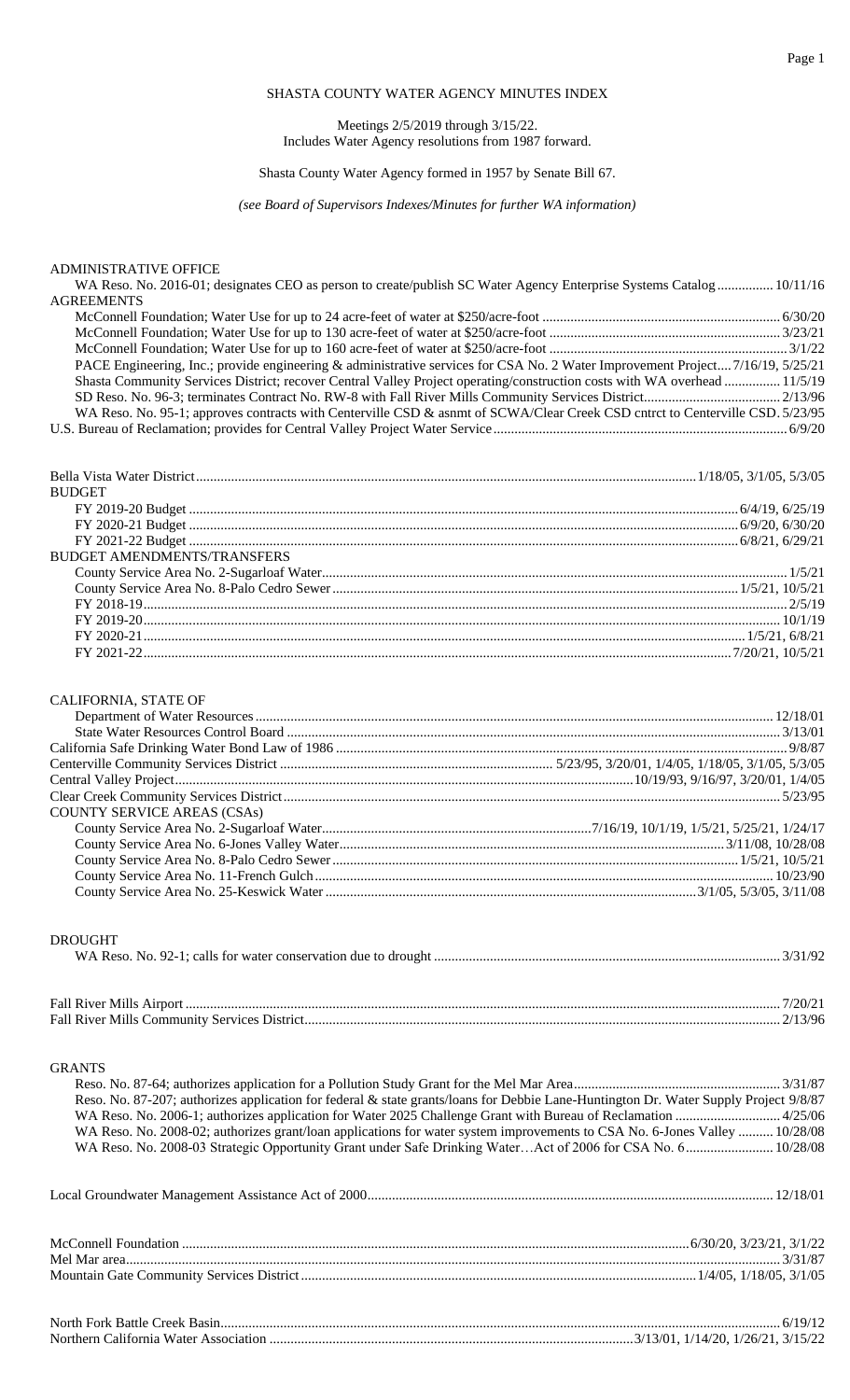| <b>PUBLIC WORKS</b><br>Agreement; PACE Engineering, Inc.; provide engineering/admin srvcs for CSA No. 2 Water Improvement Project  7/16/19, 5/25/21                                                                                           |  |
|-----------------------------------------------------------------------------------------------------------------------------------------------------------------------------------------------------------------------------------------------|--|
|                                                                                                                                                                                                                                               |  |
|                                                                                                                                                                                                                                               |  |
| Reso. No. 87-207; authorizes application for federal & state grants/loans for Debbie Lane-Huntington Dr. Water Supply Project 9/8/87                                                                                                          |  |
| WA Reso. No. 89-1; receives tax revenues allocated to Redevelopment Agency for Shasta Dam Area Redevelopment Project  4/25/89                                                                                                                 |  |
|                                                                                                                                                                                                                                               |  |
| WA Reso. No. 2008-02; authorizes grant/loan applications for water system improvements to CSA No. 6-Jones Valley  10/28/08<br>WA Reso. No. 2008-03 Strategic Opportunity Grant under Safe Drinking WaterAct of 2006 for CSA No. 6 10/28/08    |  |
| WA Reso. No. 2012-01; Local Grndwtr Asstnc. Grant Prog. funding: Groundwater Mgmt. Plan for N. Fk. Battle Crk. Basin  6/19/12                                                                                                                 |  |
| WA Reso. No. 2013-01; supports Northern Sacramento Valley Integrated Regional Water Management Plan 11/12/13                                                                                                                                  |  |
| WA Reso. No. 2018-01; conversion of Water Service Contract to Repayment Contract as authorized under WIIN  11/6/18                                                                                                                            |  |
| WA Reso. No. 2019-02; designates staff as negotiators for Water Infrastructure Improvement for Nation Act process 8/20/19                                                                                                                     |  |
|                                                                                                                                                                                                                                               |  |
|                                                                                                                                                                                                                                               |  |
|                                                                                                                                                                                                                                               |  |
| <b>RESOLUTIONS</b>                                                                                                                                                                                                                            |  |
|                                                                                                                                                                                                                                               |  |
| BOS 87-207; authorizes application for federal & state grants/loans for Debbie Lane-Huntington Dr. Water Supply Project  9/8/87                                                                                                               |  |
| 89-2; expresses willingness to negotiate with U.S. Bureau of Reclamation for water supply contract amendment 11/7/89                                                                                                                          |  |
|                                                                                                                                                                                                                                               |  |
| 90; no WA resolutions in 1990                                                                                                                                                                                                                 |  |
| 91; no WA resolutions in 1991                                                                                                                                                                                                                 |  |
|                                                                                                                                                                                                                                               |  |
| 94; no WA resolutions in 1994                                                                                                                                                                                                                 |  |
| 95-1; approves contracts with Centerville CSD and assignment of SCWA/Clear Creek CSD contract to Centerville CSD  5/23/95                                                                                                                     |  |
|                                                                                                                                                                                                                                               |  |
|                                                                                                                                                                                                                                               |  |
|                                                                                                                                                                                                                                               |  |
| 99; no WA resolutions in 1999                                                                                                                                                                                                                 |  |
| 2000; no WA resolutions in 2000                                                                                                                                                                                                               |  |
|                                                                                                                                                                                                                                               |  |
| BOS 2001-45; authorizes assignment of Central Valley Project water thru Bureau of Reclamation to Centerville CSD 3/20/01<br>BOS 2001-242; accepts AB 303 grant for Phase 2C of Redding Basin Water Resources Management Plan 12/18/01         |  |
| 2001; no WA resolutions in 2001                                                                                                                                                                                                               |  |
| 2002; no WA resolutions in 2002                                                                                                                                                                                                               |  |
| 2003; no WA resolutions in 2003<br>2004; no WA resolutions in 2004                                                                                                                                                                            |  |
|                                                                                                                                                                                                                                               |  |
| 2005-2; assigns Central Valley Project water contract with Bureau of Reclamation (Centerville & Mountain Gate CSDs) 1/4/05                                                                                                                    |  |
| 2005-3; assigns Central Valley Project water contract with Bureau of Reclamation (Centerville/Mtn. Gate CSDs & BVWD)  1/18/05<br>2005-4; authorizes receipt of water contract from Centerville/Mtn. Gate CSDs/BVWD & CSA No. 25-Keswick3/1/05 |  |
| 2005-5; authorizes long-term renewal contract with Bureau of Reclamation (Centerville/Mtn. Gate CSDs/BVWD/CSA No. 25). 5/3/05                                                                                                                 |  |
|                                                                                                                                                                                                                                               |  |
| 2007; no WA resolutions in 2007                                                                                                                                                                                                               |  |
|                                                                                                                                                                                                                                               |  |
|                                                                                                                                                                                                                                               |  |
| 2009; no WA resolutions in 2009                                                                                                                                                                                                               |  |
| 2010; no WA resolutions in 2010                                                                                                                                                                                                               |  |
| 2011; no WA resolutions in 2011<br>2012-01; Local Groundwater Assistance Grant Prog. funding: Groundwater Mgmt. Plan for North Fork Battle Creek Basin 6/19/12                                                                                |  |
|                                                                                                                                                                                                                                               |  |
| 2014; no WA resolutions in 2014                                                                                                                                                                                                               |  |
| 2015; no WA resolutions in 2014                                                                                                                                                                                                               |  |
|                                                                                                                                                                                                                                               |  |
|                                                                                                                                                                                                                                               |  |
|                                                                                                                                                                                                                                               |  |
|                                                                                                                                                                                                                                               |  |
|                                                                                                                                                                                                                                               |  |